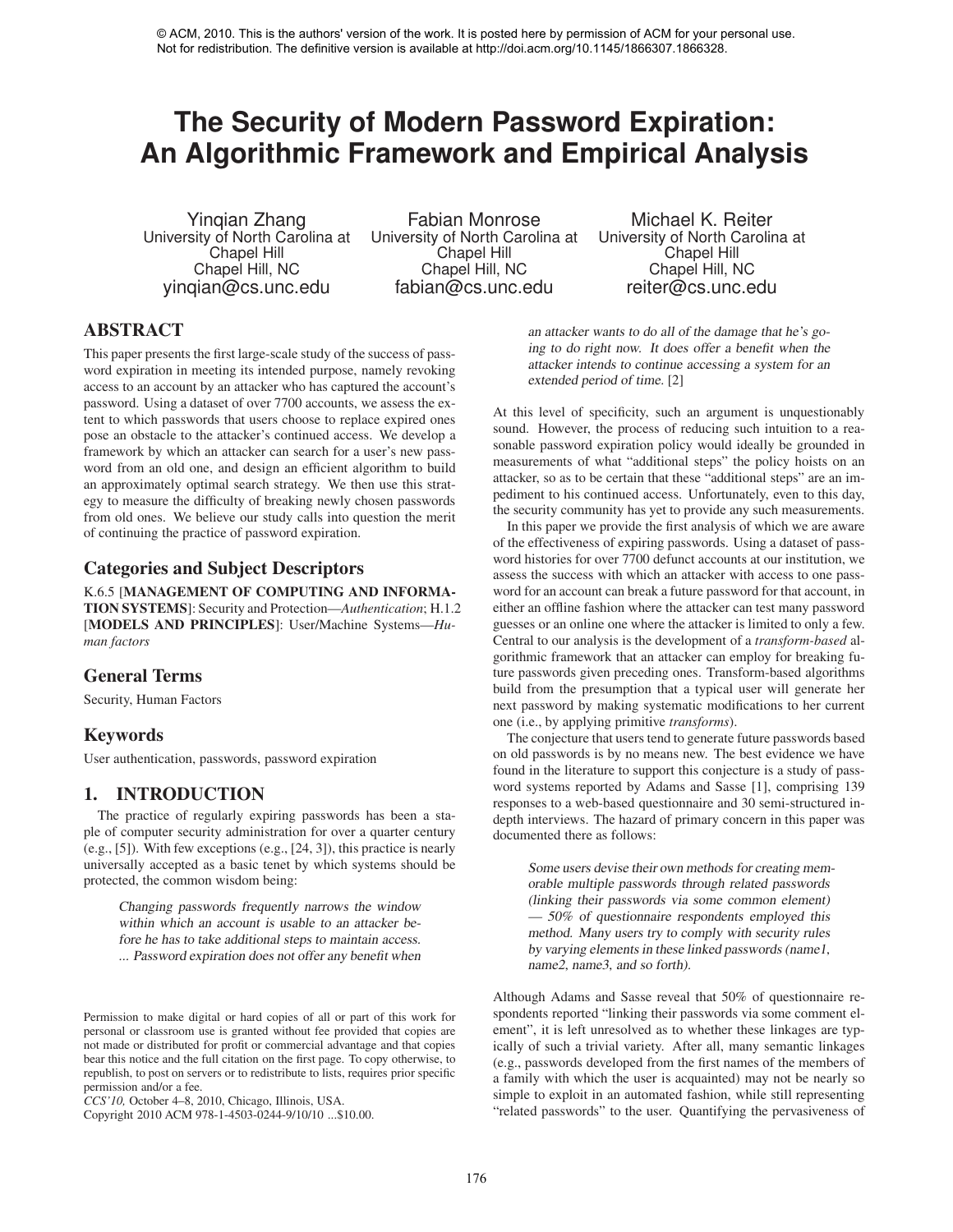easily exploited linkages between old and new passwords is at the heart of what we explore in this paper.

Specifically, we consider the challenge of attacking future passwords from past ones for the same accounts using a transformbased search strategy. Our key algorithmic contribution is showing that an optimal strategy for searching out new passwords from old ones (in our transform-based framework) is NP-hard to develop one of the few pieces of good news we have to offer defenders but is also efficiently approximable. We then apply this approximation algorithm to our dataset to generate approximately optimal search strategies, and demonstrate the effectiveness of those search strategies in breaking future passwords from past ones.

The high-order results of our study are alarming, albeit not surprising in light of previous conjectures. We show, for example, that by instantiating our transform-based algorithmic framework with a particular class of transforms, we can break future passwords from past ones in 41% of accounts on average in an offline attack with expected effort of under 3 seconds per account on a 2.67GHz processor. We also show that we can break 17% of accounts on average in an online attack, with fewer than 5 online guesses in expectation. Our study additionally reveals a complex relationship between the susceptibility of accounts to transform-based attacks and the strengths of passwords chosen in those accounts. In other results, our study reveals that the previous use of syntactic transforms in selecting passwords is a strong indicator of their future use: among accounts exhibiting such a previous use of transforms from a class that we will define, we can break future passwords from past ones using the same class of transforms in 63% of accounts on average in an offline attack with a similar level of effort. We also study particular subclasses of transforms; here the results are as much curious as they are alarming. For example, the past substitution of characters by their "leet" equivalents (or vice versa) or by characters residing on the same keyboard keys (e.g., "3" by "#") signals the future use of such substitutions in only 5% of accounts, but predicts the future use of a broader class of substitutions (that we will define) in 75% of accounts.

To summarize, the contributions of our paper are as follows. We provide an algorithmic framework for attacking future passwords from expired ones, show that finding the optimal search order in that framework is NP-hard, and provide an efficient algorithm for generating an approximately optimal search order (§3). We then apply these results to a large, real-world dataset to provide the first analysis of the utility of password expiration for its intended purpose (§4). We close with a discussion of the implications of our study  $(\S 5)$  and then conclude  $(\S 6)$ .

## **2. RELATED WORK**

Our study focuses on password choices over time, forced by expiration. Others have focused on the relationships among users' password choices in different scenarios. For example, several studies have examined how users choose passwords for multiple sites during the same time period (e.g., [1, 12, 7, 28]). Since each user is free to choose the same password for many sites, this scenario presumably results in less password variation than the scenario we consider, where the user is precluded from reusing an expired password (in our dataset, for a year; see §4). Shay et al. [22] studied password choices forced by a substantial change in password policy, where one might suspect that users' new passwords would differ more from their old ones than in the scenario we evaluate (where password policy remained constant over time). In addition to exploring a different setting than the above works, our study contributes by providing an algorithmic framework and empirical measurement of the incremental cost of finding new passwords from previous ones. Moreover, unlike studies conducted in a laboratory environment (e.g., [7, 28]) or based on self-reported data (e.g., [1, 22]), ours directly employs user password choices in practice.

There are other hazards of password expiration that we do not consider here. For example, Adams and Sasse [1] and Stanton et al. [25] report that frequent password expiration causes users to write down their passwords or to choose very simple passwords that would be more easily broken by a dictionary attack. Lacking a comparable dataset of passwords for a system that does not perform expiration, we have no baseline against which to evaluate the second claim, in particular. Patterson [21] reported anecdotally that a user circumvented a password expiration system that recorded a fixed number of each user's most recent passwords to prevent their reuse, by changing his password repeatedly until his favorite is cycled off the list and so could be set again. Since the system from which our data was obtained prevents the reuse of a password for a year, it was not vulnerable to such practices.

More distantly related to our work are password strength or memorability studies without specific attention to expiration (e.g., [18, 10, 9, 14]), proposals to help users memorize passwords (e.g., [16, 15, 13]), and proactive checking to force users to choose strong passwords (e.g., [14, 23, 4, 27]). Algorithms for password cracking (absent previous passwords for the same account) has also been an active field of research (e.g., [20, 19, 26]); as we will describe, we utilized some of these techniques in order to initially crack passwords as a precursor to our study (see §4). To our knowledge, however, our study here is the most extensive algorithmic and quantitative analysis to date of attacking new passwords from expired ones.

## **3. TRANSFORM-BASED ALGORITHMS**

As discussed in §2, reports such as that by Adams and Sasse [1] suggest that users often respond to password expiration by transforming their previous passwords in small ways. In this section, we use this insight to develop an algorithmic framework that takes as input an old password  $\sigma_k$  for account k, and that searches for the new password  $\pi_k$  for that account. Our algorithmic framework tries to guess  $\pi_k$  by building from  $\sigma_k$  using a set T of primitive *transforms*. If P denotes the password space, then each transform  $t : \mathcal{P} \to \mathcal{P} \cup {\{\perp\}}$  is a deterministic algorithm that takes as input a password and that produces a new password or  $\perp$  (failure). Intuitively, we think of each transform as making a small modification to an existing password (e.g., change the first "a" to "A"). If the transform is not applicable to the existing password (e.g., the password has no "a"), then the transform produces ⊥. Let  $\mathcal{T} = \bigcup_{\ell=1}^d T^\ell$  be the set of all sequences of transforms up to length d, which can be organized as a tree rooted at an additional, empty sequence  $\langle \cdot \rangle$  and in which ancestors of any node  $\vec{t} \in \mathcal{T}$  are exactly the prefixes of  $\vec{t}$ . An example such tree is shown in Figure 1.

When searching  $T$  to generate  $\pi_k$ , the adversary visits the nodes of T in some order  $\vec{t}_1 \vec{t}_2 ...$  Visiting a new node  $\vec{t}_i$  requires the application of a single additional primitive transform  $t \in T$  to extend some  $\vec{t}_{i'}$  earlier in the order, i.e., such that  $i' < i$ . In doing so, the adversary produces a new guess  $\vec{t}_i(\sigma_k)$  for  $\pi_k$ . However, because it is possible that  $\vec{t}_i(\sigma_k) = \perp$  (i.e.,  $\vec{t}_i(\sigma_k)$  fails) or  $\vec{t}_i(\sigma_k) \in$  $\bigcup_{i' < i} \{\vec{t}_{i'}(\sigma_k)\}\$  (i.e.,  $\vec{t}_i(\sigma_k)$ ) resulted in a duplicate guess), searching  $\tilde{T}$  generally yields fewer than  $|\tilde{T}|$  unique guesses.

The order in which the adversary searches  $T$  can make a large difference in the performance of the search to find  $\pi_k$ , particularly since the size of T grows exponentially in d (specifically,  $|T|$  =  $((|T|^{d+1} - 1)/(|T| - 1)) - 1)$ . In the rest of this section, we explore algorithms for optimizing this order using old passwords  $\sigma_{1..n}$  and corresponding new passwords  $\pi_{1..n}$  for a collection of accounts 1..n as "training data".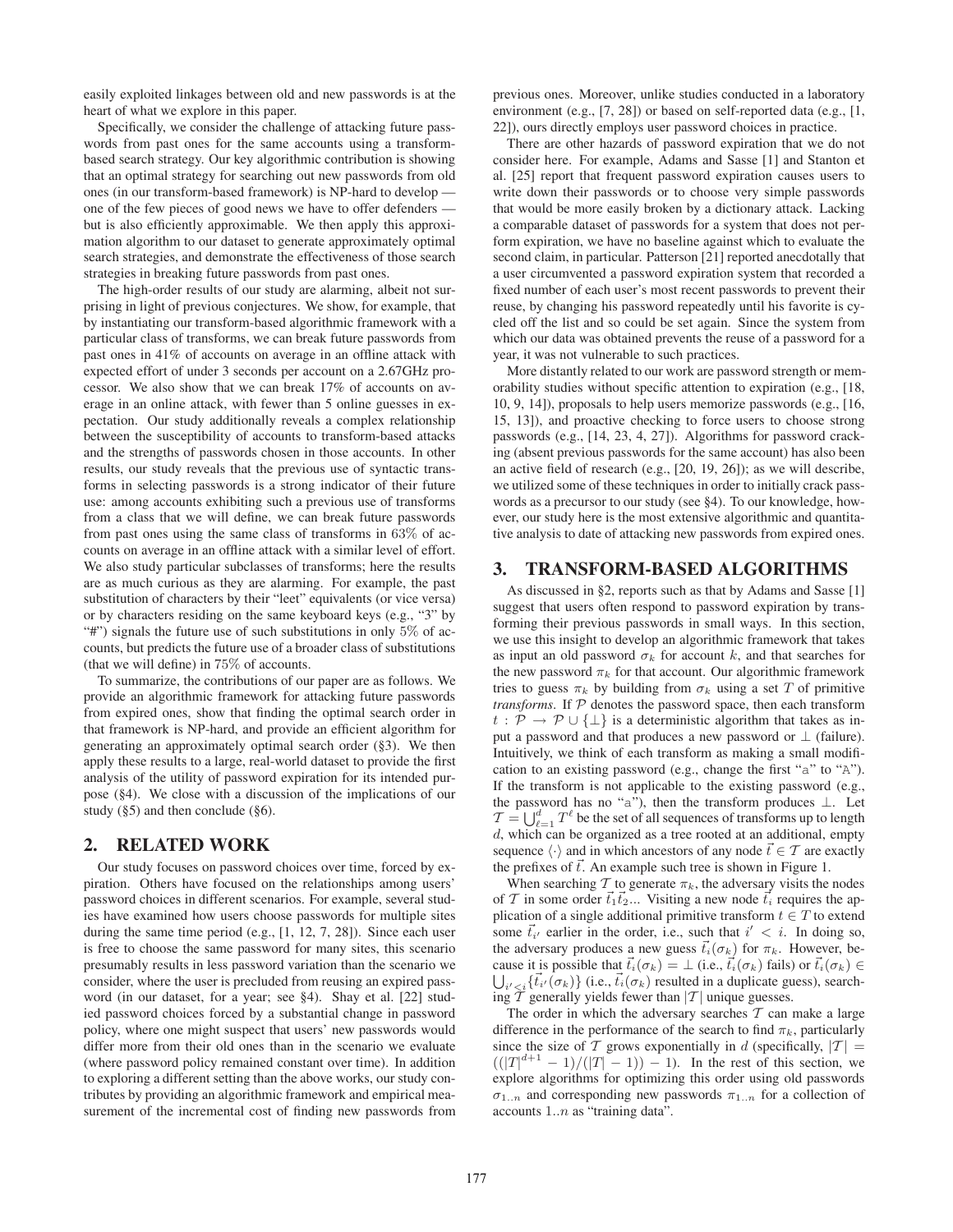

Figure 1: An example transform tree T. Each node represents the transform sequence  $\vec{t}$  encountered on the path from **the root to this node, which in this case is composed of locationindependent transforms (i.e.,**  $T_{L1}$ **, see §3.3). Depth is**  $d = 2$ **.** A search begins at the root with an input password  $\sigma_k$ . Upon vis**iting a node, the last transform in the corresponding sequence is applied to the output (if not** ⊥**) of its parent node. Each output is tested for equality with the target password**  $\pi_k$  **by hashing it.** 

More specifically, consider a random account  $r \stackrel{R}{\leftarrow} \{1..n\}$ . Let  $\vec{t}(\sigma_r) = \pi_r$  denote the event that the sequence  $\vec{t} \in \mathcal{T}$ , applied in order to a password  $\sigma_r$ , will produce  $\pi_r$ , and so  $\mathbb{P}(\vec{t}(\sigma_r) = \pi_r)$  is the probability of this event under random choice of r. Let  $\pi_r \in$  $T(\sigma_r)$  denote the event  $\bigvee_{\vec{t} \in \mathcal{T}} \vec{t}(\sigma_r) = \pi_r$ , i.e., that there is some  $\vec{t} \in \mathcal{T}$  such that  $\vec{t}(\sigma_r) = \pi_r$ . The sense in which we seek to optimize the search order for the nodes of  $T$  is to minimize the *expected* number of nodes of  $T$  that need to be searched, under random choice r of account, conditioned on the event  $\pi_r \in \mathcal{T}(\sigma_r)$ . As such, we consider the following problem:

EXPECTED MIN TRANSFORM SEARCH (emts): Given is a set T of transforms, a depth d, and collections  $\sigma_{1..n}$  and  $\pi_{1..n}$  of old and new passwords, respectively, for accounts 1..*n*. Let  $T = \bigcup_{\ell=1}^d \hat{T}^{\ell}$ , and let order<sub>emts</sub> :  $\mathcal{T} \to \{1..|T|\}$ be a bijection, such that for any distinct  $\vec{t}, \vec{u} \in \mathcal{T}$ , if  $\vec{t}$  is a prefix of  $\vec{u}$ , then order<sub>emts</sub>( $\vec{t}$ ) < order<sub>emts</sub>( $\vec{u}$ ). The objective is to find order<sub>emts</sub> so as to minimize

$$
\mathbb{E}(\min\{i:\vec{t}_i(\sigma_r)=\pi_r\} \mid \pi_r \in \mathcal{T}(\sigma_r))
$$
 (1)

where  $\vec{t}_i = \text{order}_{\text{emts}}^{-1}(i)$  and where the expectation is taken with respect to random selection of  $r \stackrel{R}{\leftarrow} \{1..n\}.$ 

In words, the EXPECTED MIN TRANSFORM SEARCH problem is to find a search order for  $T$  that minimizes the expected cost of finding  $\pi_r$  from  $\sigma_r$  (when  $\pi_r$  can be generated  $\sigma_r$ , i.e., when  $\pi_r \in \mathcal{T}(\sigma_r)$  for a randomly selected account r.

It will be convenient later to have the additional notation

$$
\mathsf{cover}_{\mathsf{emts}}(k) = \min_{\vec{t}: \vec{t}(\sigma_k) = \pi_k} \mathsf{order}_{\mathsf{emts}}(\vec{t})
$$

for any  $\pi_k \in \mathcal{T}(\sigma_k)$ . Then, we can equivalently write (1) as

$$
\mathbb{E}(\text{cover}_{\text{emts}}(r) \mid \pi_r \in \mathcal{T}(\sigma_r))
$$

#### **3.1 NP-Hardness of** emts

A challenging aspect of EXPECTED MIN TRANSFORM SEARCH is that multiple transform sequences  $\vec{t}$  can transform the same input into the same output. One example is shown in Figure 1, where two paths from the root (transform sequences) both produce "Pa\$sword" from "password"; in this case, this occurs because the transform sequences  $\vec{t}$  and  $\vec{u}$  that produce them are equivalent. This can happen even when  $\vec{t}$  and  $\vec{u}$  are not equivalent, such as if  $\vec{t}$  replaces all instances of "s" with " $\hat{y}$ ",  $\vec{u}$  replaces the first character (whatever it is) with "\$", and the input password is  $\sigma_k =$  steve 79#.

Such overlap in coverage is characteristic of set cover problems, and in fact we can show the NP-hardness of emts by reducing from the following NP-hard problem:

MIN SUM SET COVER (mssc) [11]: Given is a set  $U$  and a collection S of subsets of U where  $\bigcup_{S \in \mathcal{S}} S = U$ . Let order<sub>mssc</sub> :  $S \rightarrow \{1..\vert S \vert\}$  be a bijection, and let cover<sub>mssc</sub> :  $U \rightarrow \{1..\vert S \vert\}$  be defined by

$$
cover_{\text{mssc}}(j) = \min_{S \ni j} order_{\text{mssc}}(S),
$$

i.e., cover<sub>mssc</sub> $(j)$  is the first subset in the ordering to contain  $j$ . The objective is to find order<sub>mssc</sub> so as to minimize  $\sum_{j\in U}$  cover<sub>mssc</sub>(j).

Given an instance  $(U, S)$  of MIN SUM SET COVER, denote  $U =$  $\{1..n\}$ . We reduce this instance of mssc to an equivalent instance of emts by creating, for each  $j \in U$ , an "account" with a pair of old and new passwords, and for each  $S \in \mathcal{S}$ , a transform that maps the old passwords for the accounts corresponding to its elements to their new passwords. Specifically, for each  $j$ , create an old password  $\sigma_i$  and a new password  $\pi_i$ , such that  $\sigma_{1..n}$  and  $\pi_{1..n}$  comprise 2n distinct passwords. For each  $S \in \mathcal{S}$ , create a primitive transform  $t_S$  such that  $t_S(\sigma_i) = \pi_i$  if  $j \in S$  and such that  $t_S$  fails on any other input. The set of  $|\mathcal{S}|$  such primitive transforms comprise the set T. Set depth  $d = 1$ .

Consider any order<sub>emts</sub> for searching T. Set order<sub>mssc</sub>(S) ← order<sub>emts</sub>( $\langle ts \rangle$ ). Then,

$$
\mathbb{E}(\text{cover}_{\text{emts}}(r) \mid \pi_r \in \mathcal{T}(\sigma_r))
$$
\n
$$
= \mathbb{E}(\text{cover}_{\text{emts}}(r)) \text{ since } \pi_k \in \mathcal{T}(\sigma_k) \text{ for all } k
$$
\n
$$
= \sum_{i=1}^n i \cdot \mathbb{P}(\text{cover}_{\text{emts}}(r) = i)
$$
\n
$$
= \sum_{i=1}^n i \cdot \frac{|\{k \in \{1..n\} : \text{cover}_{\text{emts}}(k) = i\}|}{n}
$$
\n
$$
= \sum_{i=1}^n i \cdot \frac{|\{j \in U : \text{cover}_{\text{mssc}}(j) = i\}|}{n}
$$
\n
$$
= \frac{1}{n} \sum_{j \in U} \text{cover}_{\text{mssc}}(j)
$$

Thus, order<sub>emts</sub> minimizes  $\mathbb{E}(\min\{i : \vec{t}_i(\sigma_r) = \pi_r\} | \pi_r \in \mathcal{T}(\sigma_r))$ if and only if order<sub>mssc</sub> minimizes  $\sum_{j\in U}$  cover<sub>mssc</sub>(j).

#### **3.2 Approximation Algorithm for** emts

Feige et al. [11] provided an efficient greedy algorithm  $B_{\text{mssc}}$  that is a 4-approximation for mssc. Specifically,  $\mathcal{B}_{\text{mssc}}$  defines its order order $B_{\text{mssc}}$  as follows: order $B_{\text{mssc}}^{-1}(i)$  is the set S that includes the most elements of U that are not included in  $\bigcup_{i' < i} \text{order}_{\mathcal{B}_{\text{misse}}}^{-1}(i').$ 

The algorithm  $\mathcal{B}_{\text{mssc}}$  can be used to build a 4d-approximation algorithm  $B_{\text{emts}}$  for emts, as follows. Define for each  $\vec{t} \in \mathcal{T}$  the set  $S_{\vec{t}} \leftarrow \{k : \vec{t}(\sigma_k) = \pi_k\}$ , and let  $\mathcal{S} \leftarrow \{S_{\vec{t}}\}_{\vec{t} \in \mathcal{T}}$  and  $U \leftarrow$  $\bigcup_{\vec{t} \in \mathcal{T}} S_{\vec{t}}$ .  $\mathcal{B}_{\text{mssc}}(U, \mathcal{S})$  then induces an order order  $\mathcal{B}_{\text{mssc}}$  on these sets and, in turn, the corresponding transform sequences; if  $i =$ order $B_{\text{mssc}}(S_{\vec{t}})$ , then denote  $\vec{t}$  by  $\vec{u}_i$ . Note that  $\vec{u}_1, \vec{u}_2, \dots$ , however, might not constitute a feasible search order for T, since each  $\vec{u}_i$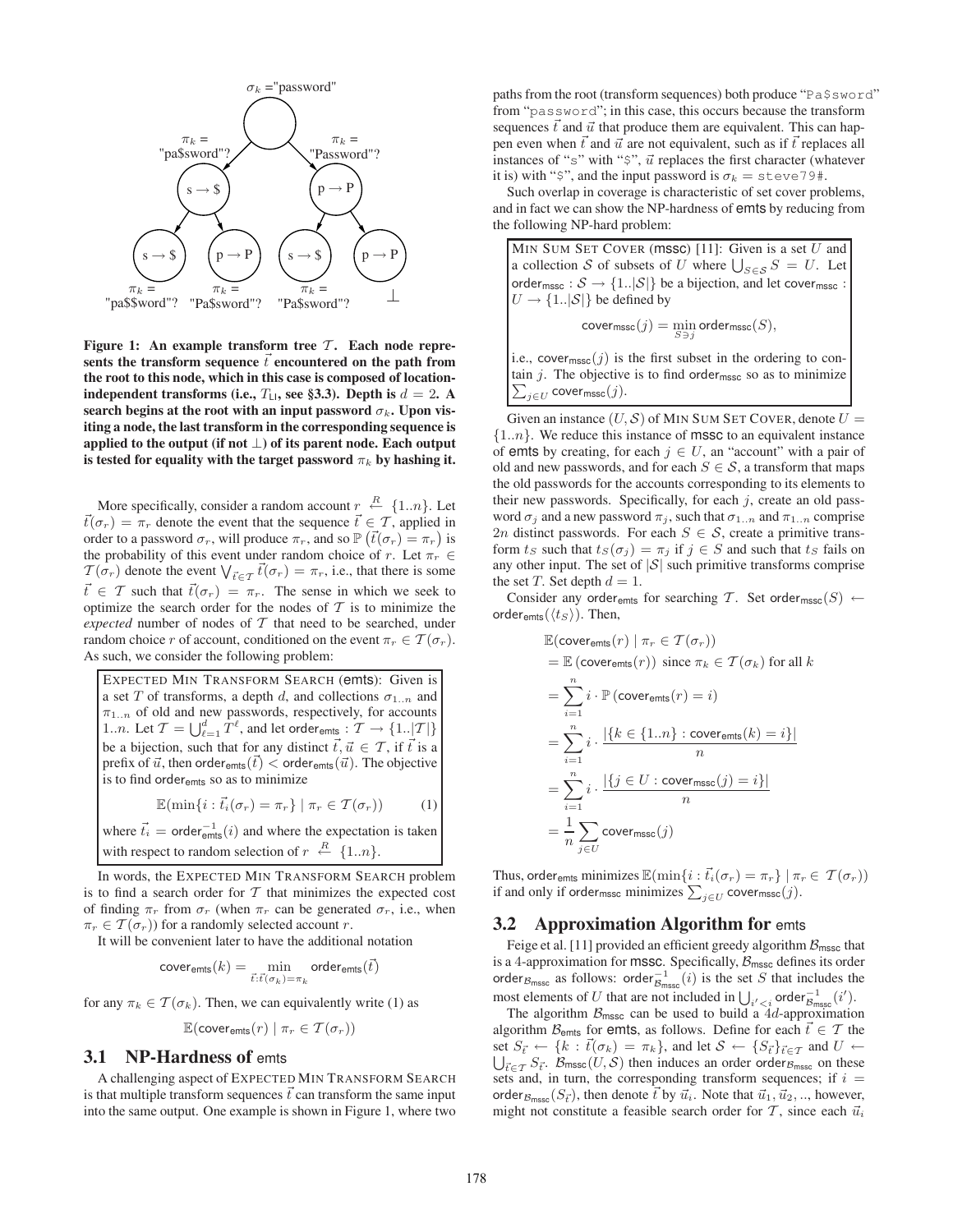might not be preceded by its prefixes. The algorithm  $B_{\text{emts}}$  thus works by inserting the prefixes of  $\vec{u}_i$  just before  $\vec{u}_i$ , as needed.

| Algorithm $\mathcal{B}_{\text{emts}}(T, d, \sigma_{1n}, \pi_{1n})$ :                                                                        |
|---------------------------------------------------------------------------------------------------------------------------------------------|
| 1: $T \leftarrow \bigcup_{\ell=1}^d T^{\ell}$                                                                                               |
| 2: for $\vec{t} \in \mathcal{T}$ do                                                                                                         |
| 3: $S_{\vec{r}} \leftarrow \{k : \vec{t}(\sigma_k) = \pi_k\}$                                                                               |
| 4: $U \leftarrow \bigcup_{\vec{t} \in \mathcal{T}} S_{\vec{t}}$ ; $S \leftarrow \{S_{\vec{t}}\}_{\vec{t} \in \mathcal{T}}$                  |
| 5: order $B_{\text{mssc}} \leftarrow B_{\text{mssc}}(U, S)$                                                                                 |
| 6: $i \leftarrow 0$                                                                                                                         |
| 7: for $i' = 1 {\cal T} $ do                                                                                                                |
| 8: $\vec{t} \leftarrow \vec{u}$ : order $B_{\text{mssc}}(S_{\vec{u}}) = i'$                                                                 |
| 9: for $i'' = 1$ . $ \vec{t} $ do                                                                                                           |
| if $\vec{t}[1i''] \notin \{\text{order}_{\mathcal{B}_{\text{omts}}}^{-1}(1)\text{order}_{\mathcal{B}_{\text{omts}}}^{-1}(i)\}\$ then<br>10: |
| 11:<br>$i \leftarrow i + 1$                                                                                                                 |
| order $B_{\text{emts}}(\vec{t}[1i'']) \leftarrow i$<br>12:                                                                                  |
| 13: return order $B_{\text{emts}}$                                                                                                          |

#### **Figure 2: Search algorithm**  $B_{\text{emts}}$

More specifically,  $\mathcal{B}_{\text{emts}}$  creates a new order order  $\mathcal{B}_{\text{emts}}$  as shown in Figure 2. It first queries  $\mathcal{B}_{\text{mssc}}(U, \mathcal{S})$  (line 5) using U and S created as described above (lines 2–4). It then steps through the nodes of  $T$  in the order that order  $B_{\text{mssc}}$  prescribes for their corresponding sets S (lines 7–8). For each  $\vec{t}$  considered, the algorithm inserts any missing prefixes of  $\vec{t}$  (lines 9–12) and, finally,  $\vec{t}$  itself (lines 9–12) when  $i'' = |\vec{t}|$ ). Note that in line 10, the notation  $\vec{t}$ [1..i''] denotes the length- $i''$  prefix of  $\vec{t}$ .

For any k such that  $\pi_k \in \mathcal{T}(\sigma_k)$ , define

$$
\begin{array}{lcl} \text{cover}_{\mathcal{B}_{\text{mssc}}}(k) & = & \min\limits_{S_{\vec{t}} \supseteq k} \text{order}_{\mathcal{B}_{\text{mssc}}}(S_{\vec{t}}) \\ \text{cover}_{\mathcal{B}_{\text{emts}}}(k) & = & \min\limits_{\vec{t}: \vec{t}(\sigma_k) = \pi_k} \text{order}_{\mathcal{B}_{\text{emts}}}(\vec{t}) \end{array}
$$

and let cover<sup>\*</sup><sub>mssc</sub> and cover<sup>\*</sup><sub>emts</sub> denote the functions cover<sub>mssc</sub> and coveremts resulting from optimal solutions to mssc instance  $(U, \mathcal{S})$ and emts instance  $(T, d, \sigma_{1..n}, \pi_{1..n})$ , respectively. Then,

$$
\frac{\mathbb{E}(\text{cover}_{\mathcal{B}_{\text{emits}}}(\mathbf{r}) \mid \pi_{\mathbf{r}} \in \mathcal{T}(\sigma_{\mathbf{r}}))}{\mathbb{E}(\text{cover}_{\mathbf{e}_{\text{emits}}}^{\ast}(\mathbf{r}) \mid \pi_{\mathbf{r}} \in \mathcal{T}(\sigma_{\mathbf{r}}))}
$$
\n
$$
= \frac{\mathbb{E}(\text{cover}_{\mathcal{B}_{\text{emits}}}(\mathbf{r}) \mid \pi_{\mathbf{r}} \in \mathcal{T}(\sigma_{\mathbf{r}}))}{\mathbb{E}(\text{cover}_{\mathcal{B}_{\text{msc}}}(\mathbf{r}) \mid \pi_{\mathbf{r}} \in \mathcal{T}(\sigma_{\mathbf{r}}))} \cdot \frac{\mathbb{E}(\text{cover}_{\mathcal{B}_{\text{msc}}}(\mathbf{r}) \mid \pi_{\mathbf{r}} \in \mathcal{T}(\sigma_{\mathbf{r}}))}{\mathbb{E}(\text{cover}_{\mathcal{B}_{\text{msc}}}(\mathbf{r}) \mid \pi_{\mathbf{r}} \in \mathcal{T}(\sigma_{\mathbf{r}}))}
$$
\n
$$
= \frac{\sum_{k} \text{cover}_{\mathcal{B}_{\text{emits}}}(\mathbf{k})}{\sum_{k} \text{cover}_{\mathcal{B}_{\text{msc}}}(\mathbf{k})} \cdot \frac{\sum_{k} \text{cover}_{\mathcal{B}_{\text{msc}}}(\mathbf{k})}{\sum_{k} \text{cover}_{\mathcal{B}_{\text{msc}}}(\mathbf{k})}
$$
\n
$$
\leq \frac{\sum_{k} \text{cover}_{\mathcal{B}_{\text{emits}}}(\mathbf{k})}{\sum_{k} \text{cover}_{\mathcal{B}_{\text{msc}}}(\mathbf{k})} \cdot \frac{\sum_{k} \text{cover}_{\mathcal{B}_{\text{msc}}}(\mathbf{k})}{\sum_{k} \text{cover}_{\mathcal{B}_{\text{msc}}}(\mathbf{k})}
$$
\n(2)

$$
\leq d \cdot 4 \tag{3}
$$

where the sums are taken over all k such that  $\pi_k \in \mathcal{T}(\sigma_k)$ . Above, (2) follows because  $\sum_{k}$  cover $*_{\text{mssc}}(k) \leq \sum_{k}$  cover $*_{\text{emts}}(k)$ . (3) holds since  $\sum_{k}$  cover  $\sum_{m}$  (k)  $\leq 4 \cdot \sum_{k}$  cover  $\sum_{m}$  (k) [11], and because for any  $\vec{t}$ , order $_{\mathcal{B}_{\mathsf{emts}}}(\vec{t}) \leq d \cdot \mathsf{order}_{\mathcal{B}_{\mathsf{mssc}}}(S_{\vec{t}})$ , since  $\mathcal{B}_{\mathsf{emts}}$ may insert up to d nodes of T before each node  $\vec{t}_i$  output by  $\mathcal{B}_{\text{mssc}}$ .  $(|\vec{t}|$  in line 9 is at most d.) Therefore,  $\sum_k \text{cover}_{\mathcal{B}_{\text{emts}}}(k) \le \sum_k d \cdot$ cover $_{\mathcal{B}_{\text{mssc}}}(k)$ . So,  $\mathcal{B}_{\text{emts}}$  is a 4d-approximation for emts.

The time complexity of  $\mathcal{B}_{\text{mssc}}(U, \mathcal{S})$  is  $O(|U| \cdot |\mathcal{S}|)$ . As used in  $\mathcal{B}_{\text{emts}}(T, d, \sigma_{1..n}, \pi_{1..n})$ , where  $|U| \leq n$  and  $|S| = |T|$ , its complexity is thus  $O(n|\mathcal{T}|)$ .  $\mathcal{B}_{\text{emts}}$  also performs up to d loop iterations per  $\vec{t} \in \mathcal{T}$ , effectively walking  $\mathcal{T}$  from its root to  $\vec{t}$  (lines 9–12). Consequently, the time complexity of  $\mathcal{B}_{\text{emts}}(T, d, \sigma_{1..n}, \pi_{1..n})$  is  $O(n|\mathcal{T}| + d|\mathcal{T}|)$ . Finally, because  $|\mathcal{T}| = (|T|^{d+1} - 1)/(|T| - 1) 1 = O(|T|^d)$ , the complexity of this algorithm is  $O((n+d)|T|^d)$ .

|                                               | $d=1$ $d=2$ $d=3$ |        |                                                             |                      |  |  |  |  |
|-----------------------------------------------|-------------------|--------|-------------------------------------------------------------|----------------------|--|--|--|--|
|                                               |                   |        |                                                             | $d=4$                |  |  |  |  |
| $T_{\text{ED}}$ 3402<br>$T_{\text{EDM}}$ 4371 |                   |        | $3402$ $11577006$ $3.9 \times 10^{10}$ $1.3 \times 10^{14}$ |                      |  |  |  |  |
|                                               | 4371              |        | 19110012 $8.4 \times 10^{10}$ $3.7 \times 10^{15}$          |                      |  |  |  |  |
| $T_{\text{LI}}$ 534                           | 534               | 285690 | 152558994                                                   | $8.1 \times 10^{10}$ |  |  |  |  |
| $T_{\text{LIP}}$ 50                           | 50                | 2550   | 127550                                                      | 6377550              |  |  |  |  |

**Figure 3: Sizes of transform sets and resulting trees**

## **3.3 Instantiating** Bemts **with Transforms**

We consider the following sets  $T$  of transforms. Figure 3 shows the sizes of these sets and the trees that result at different depths d.

- **Edit distance**: The *edit distance* between two strings is the minimum number of character insertions, deletions or replacements necessary to turn one string into the other. For our analysis, the transforms for  $T = T_{ED}$  that we apply to an input  $\sigma$  of length  $\ell$ include character deletion, insertion, and replacement at a specific position. The number of position-dependent transforms in  $T_{ED}$  thus depends on  $\ell$ . In our evaluations, we constructed  $T_{ED}$ to accommodate password lengths up to  $\ell = 18$ , as this accommodated all password lengths that occurred in our data (see §4).
- **Edit distance with substring moves**: Edit distance with substring moves [8] is a variation of edit distance that permits a substring move in one step. The transforms  $T = T_{\text{EDM}}$  in this case include all of  $T_{ED}$  in addition to:
	- A substring move with parameters  $1 \leq j \leq j' \leq j'' \leq \ell$ results in  $\sigma[1..(j-1)]\sigma[j'..j'']\sigma[j..(j'-1)]\sigma[(j''+1)..l].$

For example, password could be changed to wordpass in a single substring move (with  $j = 1$ ,  $j' = 5$ , and  $j'' = 8$ ).

• **Hand-crafted location-independent transforms**: We also consider a set  $T = T_{\text{L1}}$  that, unlike the case of edit distance with or without moves, can be applied at any location in a password. The types of such transforms that we include in  $T_{\text{LI}}$  cover eight disjoint categories:

 $T_{\text{cap}}$ : capitalization (e.g., "17candy#"  $\rightarrow$  "17candY#")

- $T_{del}$ : digit and special character deletion
	- (e.g., "alex28!!!" → "alex28!!")
- $T_{\text{dup}}$ : digit and special character duplication  $(e.g., "stinson1!" \rightarrow "stinson11!")$
- $T_{sub}$ : digit and special character substitution with the same character type (e.g., "tar!heel1" → "tar!heel2")
- $T_{\text{ins}}$ : sequential insertion (e.g., "dance#7"  $\rightarrow$  "dance#78")
- $T_{\text{leet}}$ : *leet* transformation (e.g., "raven#1&"  $\rightarrow$  "r@ven#1&")
- Tmov: letter, digit or special character block moves
	- $(e.g., "$steve27" \rightarrow "27$steve")$
- $T_{\text{key}}$ : replacement of a digit or special character with the alternate character for the same key  $(e.g., "100py*!2" \rightarrow "100py*!@")$

In total, we derived 534 location-independent transforms in  $T_{\text{L}}$ . For completeness, the full list is provided in Appendix A. Given time constraints, it was not possible to apply these transforms beyond  $d = 3$ . However, to explore the impact of expanding our search to larger values of d, we consider one final category.

• **Pruned hand-crafted location-independent transforms**: We selected the 50 most successful transforms  $T_{\text{LIP}} \subseteq T_{\text{LI}}$  at  $d = 1$ . The specifics of how we choose this subset is discussed in Appendix A. Given this reduced set  $T_{\text{LIP}}$ , we were able to search to  $d = 4$  in our experiments.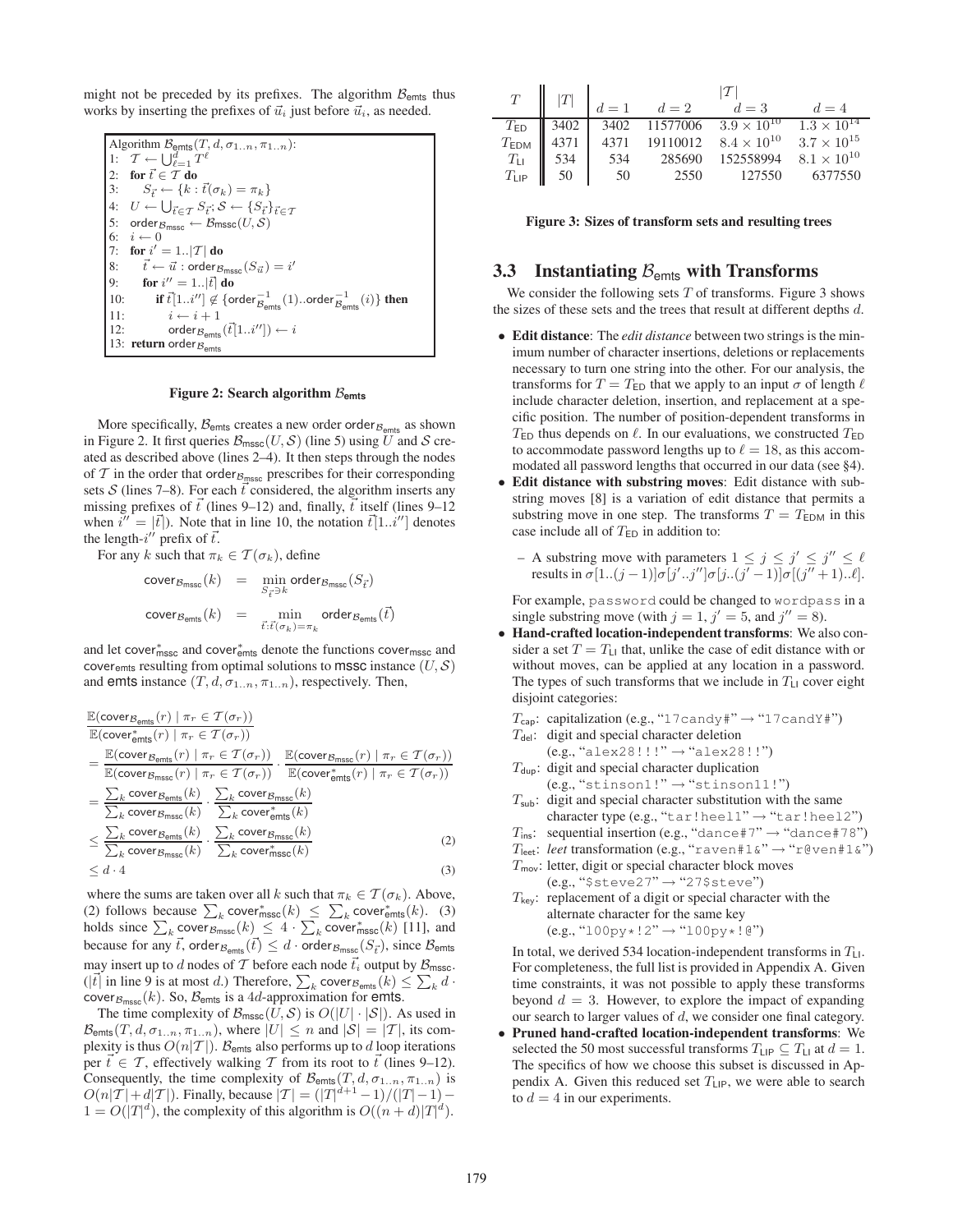# **4. EVALUATION**

For this study, we examine password hashes for accounts of the ONYEN (http://onyen.unc.edu) single-sign-on system at our institution. Each member of the university community is assigned an ONYEN (an acronym for "Only Name You'll Ever Need"). The password for each ONYEN is required to change every 3 months; ONYENs for which this change does not occur are suspended. The password management policy requires a user to follow the following rules when creating a new password for an ONYEN:

- It cannot have been used for this ONYEN in the last year.
- It must be at least 8 characters long.
- It must contain at least one letter and at least one digit.
- It must contain at least one of the following special characters: !@#\$%&\*+={}?<>"'
- It must share fewer than six (or length of the ONYEN, if less than six) consecutive common characters with the ONYEN.
- It must not start with a hyphen, end with a backslash, start or end with a space, or contain a double-quote anywhere except as the last character.

The dataset we acquired contains 51141 unsalted MD5 password hashes from 10374 defunct ONYENs (used between 2004 and 2009), with 4 to 15 password hashes per ONYEN, i.e., the hashes of the passwords chosen for that ONYEN sequentially in time. The ONYENs themselves were not provided with the passwords, and so we have no knowledge of the users to whom these passwords corresponded. However, since ONYENs are broadly used by UNC faculty, staff, and students, and employees of UNC hospitals, we believe that this data reflects a diversity of user educations and backgrounds. The data collected represents a time span during which the password management policy was the same as it is today. Another pertinent fact is that ONYENs are widely used at UNC for private services such as email, access to payroll management, benefits selection, etc. As such, ONYENs play a significant role in users' daily lives, in contrast to seldomly used web-based accounts. Moreover, because the ONYEN is required for gaining access to sensitive information (e.g., payroll) users have strong incentives for choosing "good" passwords.



**Figure 4: Passwords cracked per account in our dataset. Each bar represents accounts with the number of passwords indicated on the x-axis. The number of such accounts is shown above each bar. Regions within each bar show the fraction of these accounts for which the indicated number of passwords were cracked.**

Since we were provided only hashes, the first challenge was to crack as many of these passwords as we could. Due to confidentiality agreements that accompanied this data, we were unable to distribute this data widely to many machines. Instead, all of our cracking activity that involved accessing these hashes was isolated on two specially configured machines, each with two quad-core 2.67GHz processors and 72GB of RAM. One computer was available for this activity starting mid-October 2009, and the second came online in January 2010, though neither could be exclusively dedicated to password cracking.

We employed various approaches to crack passwords: dictionarybased password cracking using "John the Ripper" (http://www. openwall.com/john/), including its "Markov mode" provided as a patch for version 1.7.6; brute-force password cracking; and rainbow tables [20]. The dictionary-based approach was most effective, especially when combined with the word-list-generating method of Weir et al. [26]. For passwords we cracked via these techniques, we further attempted to crack other passwords for the same ONYEN using the techniques we described in §3. (We will evaluate the effectiveness of those techniques in §4.1–4.2.)

At the time of this writing, we have cracked 31075 passwords for 7936 ONYENs. Figure 4 shows the fraction of passwords cracked for each ONYEN, with ONYENs separated by the number of hashes available for it. For example, as illustrated in the left-most column, which describes accounts with four passwords, we broke no passwords in 25% of these accounts; one password in 10%; two passwords in 10%; three passwords in 15%; and all four passwords in 40%. Overall, among the 7936 ONYENs in which we cracked at least one password, we broke all passwords belonging to 54% of these ONYENs, and broke at least half in 90%.

Since our goals specifically focus on guessing future passwords from past ones for the same ONYENs, we restrict our attention to only those ONYENs for which we have at least one cracked password and, among ONYENs with only one cracked password, those in which the cracked password is not the last one in the account. In the rest of this paper, we use the  $n = 7752$  ONYENs meeting this criterion as our experimental data. For such accounts, though, even passwords we have *not* cracked but that temporally follow a cracked password can be useful in our evaluations. For example, in §4.1 we define each  $\sigma_k$  to be a password that has been cracked and the hash for which is not the last for its ONYEN, and  $\pi_k$  to be the password corresponding to a hash for the same ONYEN that came temporally after that of  $\sigma_k$  (but not necessarily immediately), cracked or not. Then, given  $\sigma_k$ , we can determine whether  $\pi_k \in \mathcal{T}(\sigma_k)$ , even if we have not cracked  $\pi_k$ . More to the point, if we have not cracked  $\pi_k$ , then this implies that  $\pi_k \notin \mathcal{T}(\sigma_k)$ . In the case that we have cracked  $\pi_k$ , then we can obviously determine whether  $\pi_k \in \mathcal{T}(\sigma_k)$  and, if so, the value of cover  $\mathcal{B}_{\text{emts}}(k)$ .

### **4.1 Evaluation Over All Accounts**

We now evaluate the effectiveness of the  $B_{\text{emts}}$  approach in breaking passwords. To do so, we perform a series of *trials*; in each,  $\sigma_{1..n}$  and  $\pi_{1..n}$  are fixed. To instantiate  $\sigma_{1..n}$  and  $\pi_{1..n}$  for a trial, we populate  $\sigma_k$  with a password from account k chosen uniformly at random from those we have cracked, excluding the last password for the account. We then instantiate  $\pi_k$  with a password (cracked or uncracked) from account  $k$  chosen uniformly at random from those that followed  $\sigma_k$  temporally. As discussed in §4, if we have not cracked  $\pi_k$ , this implies  $\pi_k \notin \mathcal{T}(\sigma_k)$  (for any T we consider), and so such a password pair contributes to the probability of event  $\pi_r \notin \mathcal{T}(\sigma_r)$  under random selection of r. For any such instantiation of  $\sigma_{1..n}$  and  $\pi_{1..n}$ , we then conduct a *trial* as defined below. The numbers we report are the average of at least 10 trials.

In each trial, we partition the indices  $1..n$  into five blocks, and then perform a five-fold cross validation; i.e., we perform tests in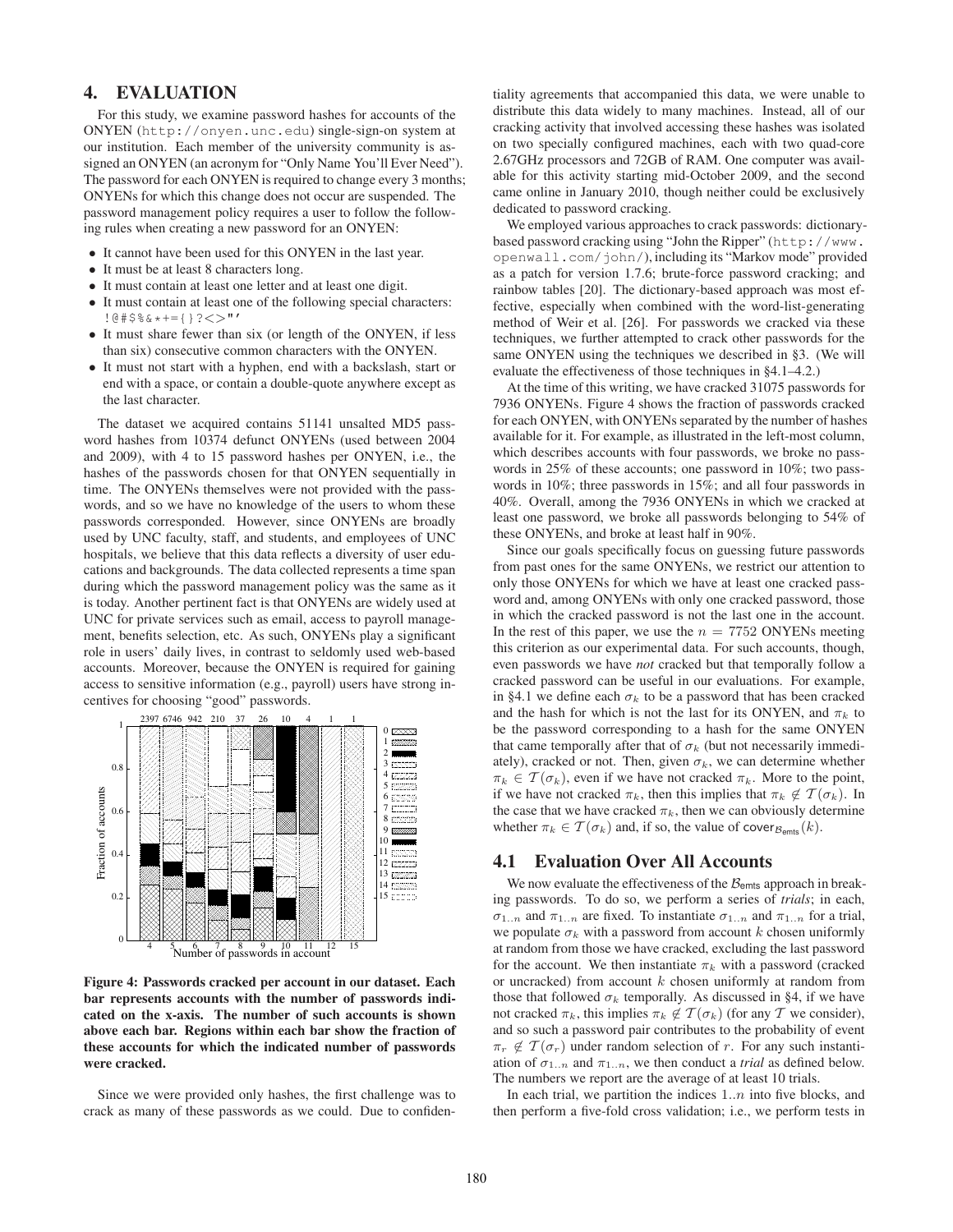| T                | $\mathbb{P}(\pi_r \in \mathcal{T}(\sigma_r))$ |                                       | Algorithm $\mathcal{B}_{\text{emts}}$ (§3.2)<br>(skipped, failed, viable) | $\mathbb{E}(\min\{i:\vec{t}_i(\sigma_r)=\pi_r\}\mid \pi_r\in \mathcal{T}(\sigma_r))$ |                                           | <b>Breadth-first search</b><br>$\mathbb{E}(\min\{i:\vec{t}_i(\sigma_r)=\pi_r\}\mid \pi_r\in\mathcal{T}(\sigma_r))$<br>(skipped, failed, viable) |  |                                            |                                         |                                           |  |
|------------------|-----------------------------------------------|---------------------------------------|---------------------------------------------------------------------------|--------------------------------------------------------------------------------------|-------------------------------------------|-------------------------------------------------------------------------------------------------------------------------------------------------|--|--------------------------------------------|-----------------------------------------|-------------------------------------------|--|
| $T_{ED}$         | 0.26<br>0.39                                  | 145.29<br>284790.10                   | 0.00.                                                                     | 33.41.<br>37054.93, 112244.51, 135490.65)                                            | 111.88                                    | 740.03<br>562986.90                                                                                                                             |  | 0.00.                                      | 64.12.                                  | 675.91<br>48461.52, 238323.80, 276202.00) |  |
| $T_{\sf EDM}$    | 0.28<br>0.41                                  | 224.51<br>481607.44                   | 0.00.                                                                     | 69.22.<br>101137.59.206639.18.173830.67)                                             | 155.29                                    | 913.59<br>851020.60                                                                                                                             |  | 0.00.                                      | 168.79.                                 | 744.81)<br>126514.20.399700.70.324805.60) |  |
| $T_{\text{L}}$   | 0.25<br>0.37<br>0.41                          | 65.52<br>15534.08<br>3082677.88       | 0.00.<br>13022.51.<br>3021178.93.                                         | 53.21.<br>2188.12.<br>53122.41.                                                      | 12.31<br>$323.44$ )<br>8376.54            | 261.57<br>33293.50<br>3504117.38                                                                                                                |  | 0.00.<br>28034.53.<br>3432836.84.          | 220.15.<br>4627.74.<br>61667.63,        | 41.42)<br>631.23)<br>9612.92)             |  |
| $T_{\text{LIP}}$ | 0.17<br>0.24<br>0.28<br>0.30                  | 17.35<br>84.49<br>2543.04<br>91952.11 | 0.00.<br>45.87.<br>2366.45.<br>90267.93.                                  | 13.15.<br>28.41.<br>131.52.<br>1211.53.                                              | 4.21<br>$10.20$ )<br>$45.06$ )<br>472.65) | 16.63<br>326.39<br>5630.27<br>199697.40                                                                                                         |  | 0.00.<br>239.57.<br>5256.80.<br>196940.90. | 12.55.<br>66.91.<br>283.92.<br>2035.80. | 4.08<br>19.92)<br>89.55)<br>$720.76$ )    |  |

**Figure 5: Evaluation of all accounts (§4.1). Each value is an average over 10 trials.**

which a different block is used as testing data after training on the other four. More specifically, in each test the four "training" blocks are used to select the order in which the nodes of  $T$  are searched, per algorithm  $\mathcal{B}_{\text{emts}}$ . Then, each  $(\sigma_k, \pi_k)$  in the "testing" block is checked to determine if  $\pi_k \in \mathcal{T}(\sigma_k)$  and, if so, the value of cover $B_{\text{emts}}(k)$ . This allows us to compute  $\mathbb{P}(\pi_r \in \mathcal{T}(\sigma_r))$  and  $\mathbb{E}(\min\{i : t_i(\sigma_r) = \pi_r\} \mid \pi_r \in \mathcal{T}(\sigma_r))$  for this trial. We also dissect this expected value, reporting the average number of nodes  $t$  (prior to finding  $\pi_k$ ) that were *skipped* because for some strict prefix  $\vec{u}$  of  $\vec{t}$ ,  $\vec{u}(\sigma_k) = \perp$ ; that *failed* because  $\vec{t}(\sigma_k) = \perp$ ; and that were *viable* in that  $\vec{t}(\sigma_k) \neq \perp$ .

To demonstrate the cost savings in breaking passwords offered by Bemts, we also show in Figure 5 the analogous costs if the tree  $T$  were searched using breadth-first search. Here we see that  $B_{\text{emts}}$ offers significant cost savings, reducing  $\mathbb{E}(\min\{i : \vec{t}_i(\sigma_r) = \pi_r\})$  $\pi_r \in \mathcal{T}(\sigma_r)$  from that achieved by breadth-first search by roughly 75% or more when  $d = 1$  and by roughly 45% or more when  $d = 2$ . The one exception in the  $d = 1$  case is  $T = T_{\text{LIP}}$ ; this is due to the fact that  $T_{LIP}$  was already chosen to include only those transforms t yielding the largest  $\mathbb{P}(\pi_r = t(\sigma_r))$  (see Appendix A) and are chosen in decreasing order of that value. And, while the advantages of  $\mathcal{B}_{\text{emts}}$  diminish for  $d = 3$  in the case  $T = T_{\text{LI}}$ , we conjecture that this is due to a lack of sufficient training data for such a large transform search tree. Note that the improvement offered by  $\mathcal{B}_{\text{emts}}$  for  $T = T_{\text{LP}}$  remains above 50% through  $d = 4$ .

One might argue that even given the higher cost of searching  $T$ using a breadth-first search strategy, doing so might still be practical for the trees  $T$  considered in Figure 5. Additionally, producing an optimized search order via  $\mathcal{B}_{\text{emts}}$  is a nontrivial computation that grows as the search trees and training datasets get larger. Breadthfirst search imposes no such up-front cost.

While true, for larger trees than we have considered so far, the one-time cost of  $B_{\text{emts}}$  should be more than offset by the cost savings that order $B_{\text{emts}}$  offers per account attacked. It also enables one to more effectively short-circuit tree searches early. For example, for the case  $T = T_{L1}$  and  $d = 2$ , we find that 80% of accounts that will be broken by  $T$  will be broken in the first 620 elements of order $B_{\text{emts}}$ , or after searching only about 0.2% of the tree. To crack the same fraction of accounts, breadth-first search explores about 110000 elements (about 40% of the tree). The cost savings of Bemts are particularly important for online attacks, where password guesses are limited; we will discuss these below.

#### *Implications for offline attacks.*

There are two contexts in which it makes sense to interpret the results shown in Figure 5, corresponding to the two contexts in which

passwords are typically used. We first consider passwords that can be subjected to an offline attack; for example, a password may be used to encrypt files, and the attacker would like to retain access to files encrypted under a password following a password change. In this case, the adversary, knowing  $\sigma_k$  and having access to files encrypted under  $\pi_k$ , faces an offline attack to find  $\pi_k$ . The actual runtimes, on average, to break  $\pi_k$  in such a situation with the trees  $T$  considered in Figure 5 are shown in Figure 6. Skipped, failed and viable nodes in  $T$  do not contribute equally to these runtimes: skipped nodes cost only the time to discard or avoid them; failed nodes  $\vec{t}$  cost the time to attempt the last transform in the sequence  $\vec{t}$ (on a previously computed result); and viable nodes  $\vec{t}$  cost the time to apply the last transform and to hash the resulting password, to test against that of  $\pi_k$ .

Arguably the key takeaway from this figure, however, is that even the most expensive password cracking effort  $(T = T_L, d = 3)$ required an average of only under 3 seconds per password that it broke. In combination with the success rate  $\mathbb{P}(\pi_r \in \mathcal{T}(\sigma_r))$  for this configuration (see Figure 5) we reach a fairly alarming conclusion: *On average, roughly 41% of passwords*  $\pi_k$  *can be broken from an old password*  $\sigma_k$  *in under 3 seconds.* 

#### *Implications for online attacks.*

The second context in which to consider the results of Figure 5 is an online attack, in which the attacker knows  $\sigma_k$  and must submit online guesses to a server in order to break  $\pi_k$ . Many servers are configured to permit only few wrong password guesses before "locking" the account, and so the relevant measure becomes the fraction of accounts the attacker can break in the initial several viable guesses when examining nodes in order of order $_{\mathcal{B}_{\mathsf{emts}}}$ . Figure 5 indicates, for example, that using  $T_{\text{LP}}$  with  $d = 1$ , an av*erage of* 17% *of accounts can be broken in under five online password guesses in expectation*. Figure 7 provides a more refined view into the effectiveness of each transform search for an online attack; each graph shows the average fraction of passwords cracked for a given number of viable guesses produced by searching the specified transform set  $T$  to the indicated depth  $d$ . For example, Figure  $7(d)$ shows that an average of 13% of accounts can be broken (with certainty) in 5 online guesses, and 18% can be broken in 10 guesses.

#### *Password strength versus susceptibility to transformbased search.*

It is tempting to assume that the new passwords that are most susceptible to transform-based search from old passwords are those that are intrinsically weak. After all, the same "laziness" that causes a user to simply replace a character or two in  $\sigma_k$  to create  $\pi_k$  would,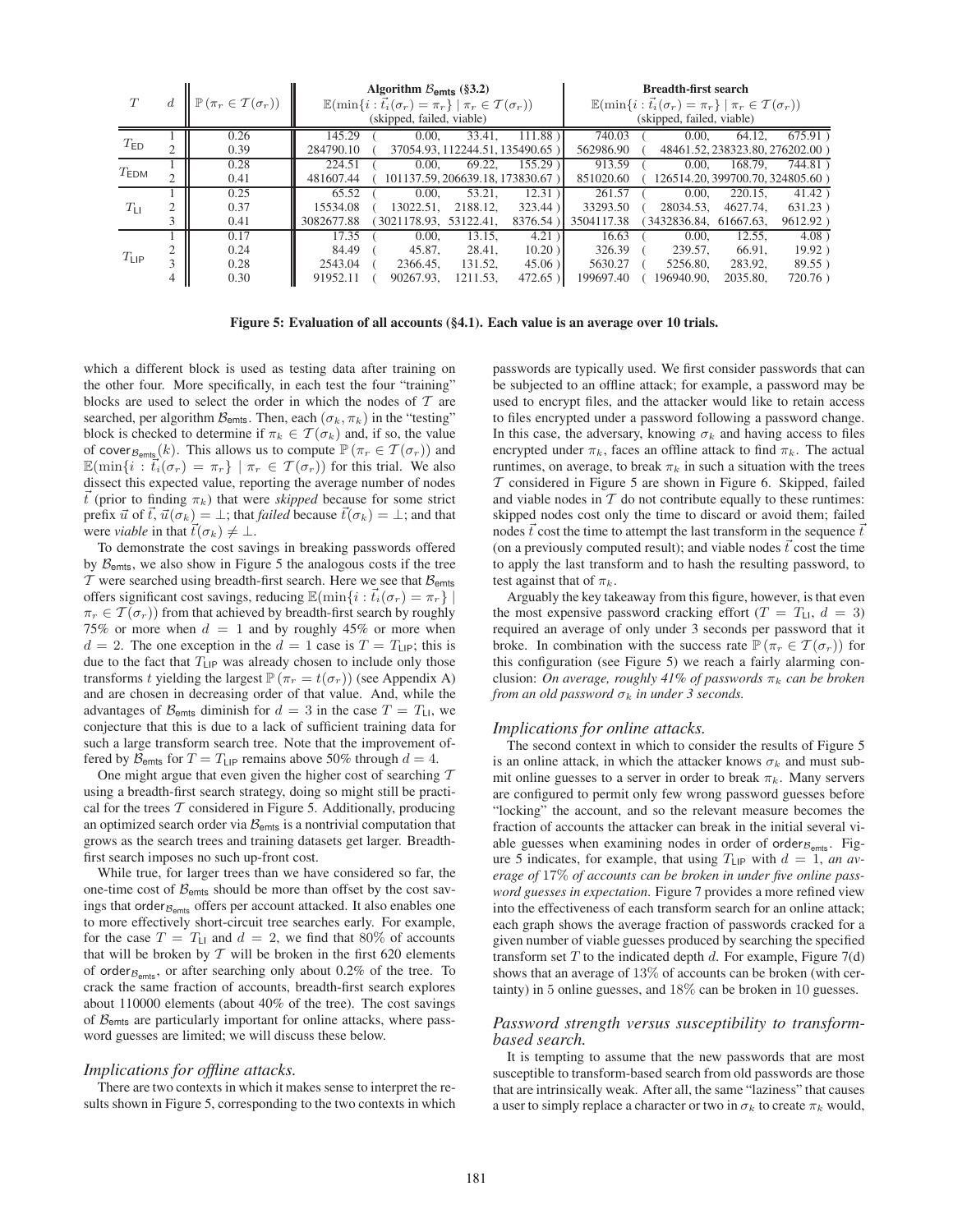

**Figure 6: Average runtime to crack a password using order**  $B_{\text{emts}}$ **(microseconds on a 2.67GHz processor). Average over 10 trials, with one standard deviation shown.**



**Figure 7: Fraction of passwords**  $\pi_k$  **found as function of viable guesses**  $\vec{t}(\sigma_k)$  **made in order of** order<sub>Bemts</sub>. Average of 10 trials.

it might seem, cause the user to select passwords that are generally weaker when viewed in isolation. To test this conjecture, we categorized the 7752 accounts in our data according to the average estimated entropy of the passwords for that account that we were able to crack. To perform this calculation, we estimated the entropy of each password using the NIST methodology [6]. Among other rules, this methodology prescribes adding six bits to the estimated entropy of a password if the password survives a dictionary attack. Due to the inclusion of nonalphabetic characters in our passwords, none of these passwords would be present in a dictionary of words consisting of only alphabetic characters, and so we awarded these six bits of entropy to a password only if it survived the dictionary attack after removing its nonalphabetic characters. The dictionary we used was derived from the en\_US dictionary in Hunspell (Kevin's Word List Page: http://wordlist.sourceforge.net/). After converting all uppercase characters in the original dictionary to lowercase (all alphabetic password characters were converted to lowercase, as well) and deleting all purely numeric entries, the dic-



**Figure 8:**  $\mathbb{P}(\pi_r \in \mathcal{T}(\sigma_r))$  per quintile of accounts ordered by **entropy (average estimated entropy of passwords in account). The average account entropies per quintile are** 19.21**,** 22.07**,** 24.01**,** 25.32 **and** 28.02**. Average of 10 trials, with one standard deviation shown.**

tionary had 49875 words. Testing with other dictionaries did not significantly alter our results.

In Figure 8 we show the susceptibility of accounts to transformbased search as a function of password strength in the accounts. Each figure represents results averaged over 10 trials, in which an old password  $\sigma_k$  and new password  $\pi_k$  were chosen for each account  $k$  in the same way as in our previous experiments. To produce these figures, the accounts were ordered in increasing order according to the average estimated entropy of the passwords in the account and then divided into quintiles. Each bar in Figure 8 corresponds to one quintile of accounts, and shows the fraction of those accounts that succumbed to transform-based search (i.e.,  $\mathbb{P}(\pi_r \in \mathcal{T}(\sigma_r)),$ with  $r$  chosen at random from that quintile).

These graphs suggest that the weakest passwords are, in fact, the most susceptible to transform-based search, in that the first quintile has the largest fraction of accounts broken. This lends credibility to the intuition that laziness in initial password selection is correlated with laziness in selecting a new password after expiration. To our surprise, however, the fraction of accounts susceptible to transformbased search does not monotonically decrease as a function of average estimated entropy per account, but rather reaches its minimum in the second quintile. One possible explanation for the increase in the third through fifth quintiles is that the increased mental effort required to choose a good password discourages these users from investing that effort again to generate a completely new password after expiration. If true, then increasing the strength requirements on individual passwords may diminish the utility of expiration further. Additional tests are required to validate this, however.

## **4.2 Accounts with History of Transform Use**

We now focus our attention on accounts that previously exhibited selection of a new password by applying transforms to a previous one, to evaluate the extent to which past use of transforms predicts future use. If this extent is substantial, then an adversary with knowledge of past use of transforms within an account may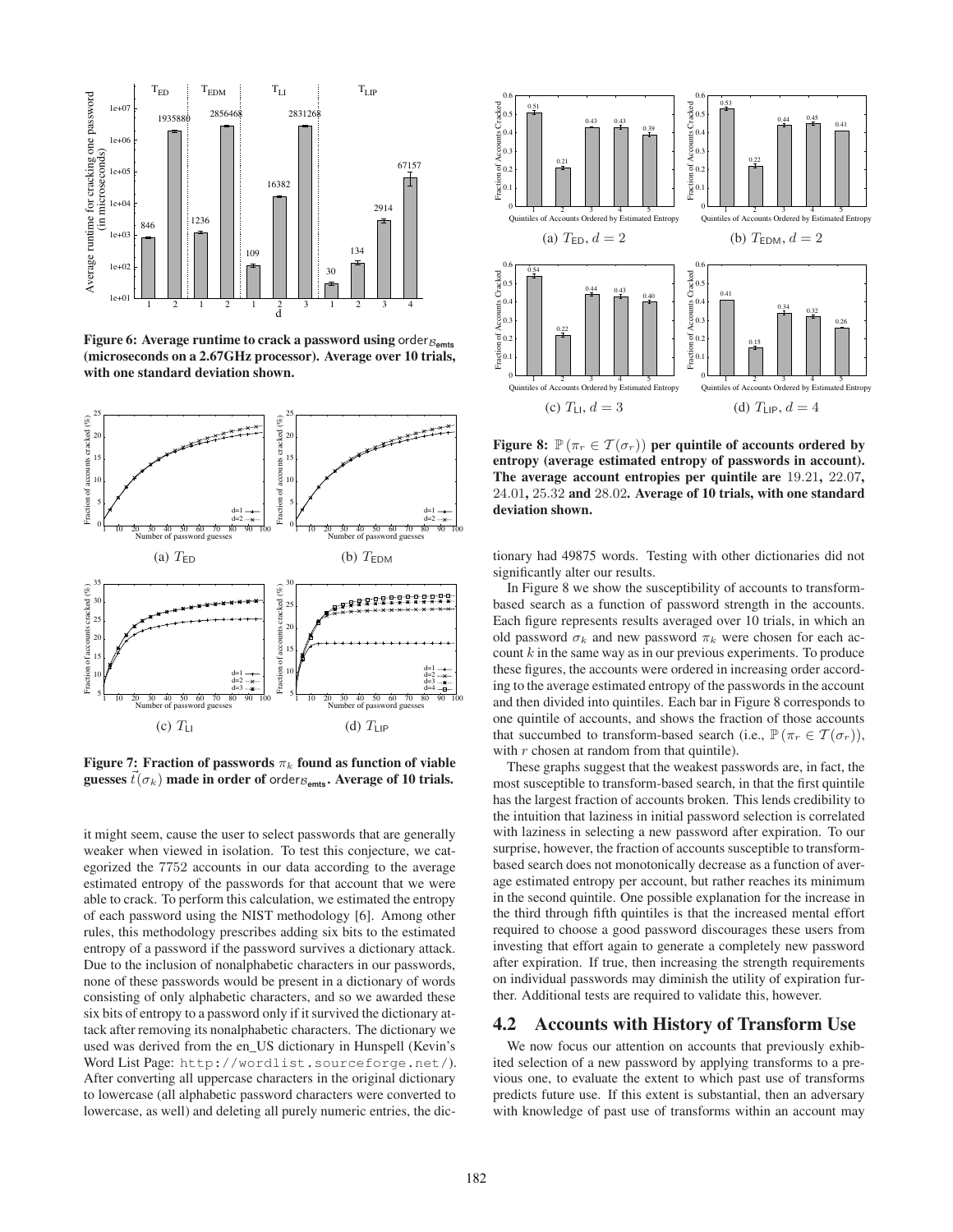|                  |   |           | $n$ randomly selected accounts                |            |                                                                                                                   |             |           |                                 |                      |                                                                                                                   |                                  |           |                                 |  |  |
|------------------|---|-----------|-----------------------------------------------|------------|-------------------------------------------------------------------------------------------------------------------|-------------|-----------|---------------------------------|----------------------|-------------------------------------------------------------------------------------------------------------------|----------------------------------|-----------|---------------------------------|--|--|
| T                | d | $n_{\rm}$ | $\mathbb{P}(\pi_r \in \mathcal{T}(\sigma_r))$ |            | $\mathbb{E}(\min\{i:\vec{t}_i(\sigma_r)=\pi_r\}\mid \pi_r\in \mathcal{T}(\sigma_r))$<br>(skipped, failed, viable) |             |           |                                 |                      | $\mathbb{E}(\min\{i:\vec{t}_i(\sigma_r)=\pi_r\}\mid \pi_r\in \mathcal{T}(\sigma_r))$<br>(skipped, failed, viable) |                                  |           |                                 |  |  |
| $T_{ED}$         |   | 3412      | 0.52                                          | 130.61     |                                                                                                                   | 0.00.       | 28.02,    | $102.59$ )                      | 193.62               |                                                                                                                   | 0.00.                            | 41.37.    | 152.25                          |  |  |
|                  |   | 4530      | 0.61                                          | 284499.41  |                                                                                                                   |             |           | 33964.39.113450.82.137084.20)   | 331665.28            |                                                                                                                   |                                  |           | 41485.51, 132077.65, 158102.12) |  |  |
| $T_{\sf EDM}$    |   | 3729      | 0.50                                          | 203.78     |                                                                                                                   | 0.00.       | 62.37.    | $141.40$ )                      | 285.10               |                                                                                                                   | 0.00.                            | 92.51.    | $192.59$ )                      |  |  |
|                  |   | 4679      | 0.61                                          | 470390.25  |                                                                                                                   |             |           | 88885.91, 207050.44, 174453.89) | 575157.53            |                                                                                                                   | 121778.91, 245913.91, 207464.71) |           |                                 |  |  |
|                  |   | 3417      | 0.50                                          | 67.08      |                                                                                                                   | 0.00.       | 55.12.    | $11.96$ )                       | 76.58                |                                                                                                                   | 0.00.                            | 62.67.    | 13.91)                          |  |  |
| $T_{\rm L1}$     |   | 4292      | 0.60                                          | 16395.12   |                                                                                                                   | 13743.61,   | 2312.55.  | $338.96$ )                      | 18797.81             |                                                                                                                   | 15779.08.                        | 2633.67.  | 385.06)                         |  |  |
|                  |   | 4532      | 0.63                                          | 3321484.36 |                                                                                                                   | 3253944.90. | 58255.08, |                                 | 9284.39 ) 3353629.77 |                                                                                                                   | 3285529.91,                      | 58768.99, | 9330.87)                        |  |  |
|                  |   | 2678      | 0.39                                          | 17.68      |                                                                                                                   | 0.00.       | 13.71.    | 3.97                            | 18.20                |                                                                                                                   | 0.00.                            | 13.78.    | 4.41)                           |  |  |
| $T_{\text{LIP}}$ |   | 3406      | 0.48                                          | 84.38      |                                                                                                                   | 45.59.      | 29.02.    | $9.76$ )                        | 113.66               |                                                                                                                   | 69.22.                           | 32.88,    | 11.56)                          |  |  |
|                  |   | 3608      | 0.52                                          | 2661.70    |                                                                                                                   | 2472.10.    | 141.81,   | $47.80$ )                       | 3243.70              |                                                                                                                   | 3025.68.                         | 163.51,   | 54.51)                          |  |  |
|                  |   | 3721      | 0.55                                          | 96135.19   |                                                                                                                   | 94500.19,   | 1187.15,  | $447.86$ )                      | 114179.84            |                                                                                                                   | 112205.57.                       | 1427.06.  | 547.22)                         |  |  |

**Figure 9: Evaluation of accounts with history of transform use (§4.2) using algorithm** B**emts. Averages over 10 trials.**

focus his attention on retaining access to this account (in lieu of others) across password changes, owing to the increased likelihood of transform use again. We are also interested in learning the extent to which past uses of certain transforms predicts future use of others. For example, if a user previously transformed an old password  $\sigma'_k$  to a subsequent password  $\pi'_k$  by replacing a "o" with "0", then perhaps this user substituted an "i" with "1" when generating his current password  $\pi_k$  from from his previous one  $\sigma_k$ .

Our framework for evaluating the additional utility to the attacker of past transform use works as follows. Consider a set  $T_{\text{past}}$  of primitive transforms, which yield a depth- $d$  transform tree  $\mathcal{T}_{\text{past}}$ . We restrict our attention to accounts  $k$  such that there exist cracked passwords  $\sigma'_k$  and  $\pi'_k$  such that  $\pi'_k \in \mathcal{T}_{\text{past}}(\sigma'_k)$ ; all other accounts are filtered out. Let the remaining accounts be renumbered 1..n, where  $n$  now denotes the number of remaining accounts. We then repeat the analysis of  $§4.1$  identically using a set  $T$  of primitive transforms, but using this filtered set of data, and with the additional caveat that when selecting  $\sigma_{1..n}$  and  $\pi_{1..n}$  for a trial,  $\pi_k$  must occur temporally after some  $\sigma'_k$  and  $\pi'_k$  satisfying  $\pi'_k \in \mathcal{T}_{\text{past}}(\sigma'_k)$ . Because we operate on a filtered set of accounts depending on  $T_{\text{past}}$ , n is potentially different in each case.

We begin by performing this analysis for  $T_{\text{past}} = T$ , for trees  $T$  defined by the same transform sets  $T$  considered in §4.1 (i.e.,  $T \in \{T_{ED}, T_{EDM}, T_{LI}, T_{LIP}\}\$  and the same depths d considered there. In this way, we measure the utility of the preceding use of transforms in  $T$  in predicting their future use. The results of this study are shown in Figure 9. It is evident from that these filtered accounts have a significantly higher probability of being broken by searching using  $\mathcal T$ , as can be seen by comparing the columns labeled  $\mathbb{P}(\pi_r \in \mathcal{T}(\sigma_r))$  in Figures 5 and 9. Put another way, if an account contains passwords in which one  $(\pi'_r)$  is created from another  $(\sigma'_r)$  by applying some  $\vec{t} \in \mathcal{T}_{\text{past}}$ , then future passwords for this account  $(\pi_r)$  are more likely to be created by applying transforms again to some old password  $\sigma_r$  (i.e.,  $\mathbb{P}(\pi_r \in \mathcal{T}(\sigma_r))$  is higher for  $\mathcal{T} = \mathcal{T}_{\text{past}}$ ). In some cases the effect is so strong that well over *half* of the accounts exhibit it; e.g., the case in which  $T = T_{\text{L}}$  and  $d = 3$  yields  $\mathbb{P}(\pi_r \in \mathcal{T}(\sigma_r)) = .63$ .

Somewhat surprisingly, though,  $\mathbb{E}(\min\{i : t_i(\sigma_r) = \pi_r\} | \pi_r \in$  $\mathcal{T}(\sigma_r)$ ) does *not* show a consistent improvement in Figure 9 over that in Figure 5. The reason is that filtering the accounts using  $T_{\text{past}}$ reduces the number  $n$  of accounts to roughly half of the accounts used in the analysis of Figure 5. The corresponding reduction in the training data during the 5-fold cross validation tests causes a decay in the quality of order $_{B_{\text{emts}}}$  output by  $B_{\text{emts}}$ . To demonstrate this effect, we repeated our tests on  $n$  accounts selected uniformly at random from the set used in the Figure 5 tests, and show the results for such tests in Figure 9 under the heading " $n$  randomly selected accounts". We now see that the  $n$  accounts chosen by filtering using  $\mathcal{T}_{\text{past}}$  are, in fact, less costly to attack than random samples of the same number *n* of accounts from the data used in Figure 5.

The consequences of this analysis for offline and online attacks are noteworthy. For an offline attack, where an attacker possesses  $\sigma_k$  and can check guesses at  $\pi_k$  unmitigated, it can break  $\pi_k$  using a transform-based search typically in a majority (e.g., 63% in the case of  $T = T_{\text{LI}}$ ,  $d = 3$ ) of accounts in which the user previously used the same transforms to generate a new password  $\pi'_{k}$  from a past password  $\sigma'_k$ . Moreover, the speed with which the attacker can do so is comparable to, or faster than, that indicated in Figure 6. For an online attack, where the attacker must submit guesses at  $\pi_k$  to a server, the success rates for the attacker on these accounts is also enhanced, e.g., reaching 39% attack success in the first 4 viable password guesses in the case of  $T = T_{\text{LIP}}$  and  $d = 1$ .

The preceding analysis indicates that those users who use transforms in various classes ( $T_{ED}$ ,  $T_{EDM}$ ,  $T_{LI}$ ,  $T_{LIP}$ ) tend to do so again. It is tempting to assume that this is the case even for smaller (but still natural) classes of transforms, such as the component subclasses of  $T_{\text{LI}}$ , namely  $T_{\text{cap}}$ ,  $T_{\text{del}}$ ,  $T_{\text{dup}}$ ,  $T_{\text{sub}}$ ,  $T_{\text{ins}}$ ,  $T_{\text{leet}}$ ,  $T_{\text{mov}}$ , and  $T_{\text{key}}$ . To our surprise, however, we found this is *not* always the case. Specifically, Figure 10(a) shows  $\mathbb{P}(\pi_r \in \mathcal{T}(\sigma_r))$  for experiments using the same methodology as used in Figure 9 (i.e., filtering using  $\mathcal{T}_{\text{past}}$ ), but with  $d = 3$  and with  $\mathcal{T}_{\text{past}}$  set to one or the union of two component subclasses of  $T_{\text{LI}}$ . (In Figure 10, we define  $T_{\text{past}}$  using  $T_{\text{past}} = T_{\text{past}}^1 \cup T_{\text{past}}^2$ , where  $T_{\text{past}}^1$  and  $T_{\text{past}}^2$  range over  $\{T_{\text{cap}}, T_{\text{del}},$  $T_{\text{dup}}$ ,  $T_{\text{sub}}$ ,  $T_{\text{ins}}$ ,  $T_{\text{leet}}$ ,  $T_{\text{mov}}$ ,  $T_{\text{key}}$ .) Note that in Figure 10(a), where  $T = T_{\text{past}}$ , most values for  $\mathbb{P}(\pi_r \in \mathcal{T}(\sigma_r))$  are relatively small in comparison to those in Figure 9. In fact, of the subclasses of  $T_{L1}$ , only the previous use of a transform from  $T_{sub}$  is a very strong predictor for the future use of such a transform again. In contrast, many other classes are good predictors for the future use of transforms in  $T_{\text{L1}}$  in general, as shown in Figure 10(b) where  $T = T_{\text{L1}}$ . As an interesting and extreme example, the previous use of a transform in  $T_{\text{leet}} \cup T_{\text{key}}$  is not a good predictor for the future use of a transform from that class ( $\mathbb{P}(\pi_r \in \mathcal{T}(\sigma_r)) = .05$  in Figure 10(a)) but is a very strong predictor for the future use of some transform from  $T_{\text{L}}$  in general ( $\mathbb{P}(\pi_r \in \mathcal{T}(\sigma_r)) = .75$  in Figure 10(b)).

#### **5. DISCUSSION**

It is possible that some will view our study as motivation to employ transform-based proactive password checking for new passwords as they are chosen, and indeed our transform-based algorithm could be used to implement such a proactive password checker. We caution against this, however. It would not be straightforward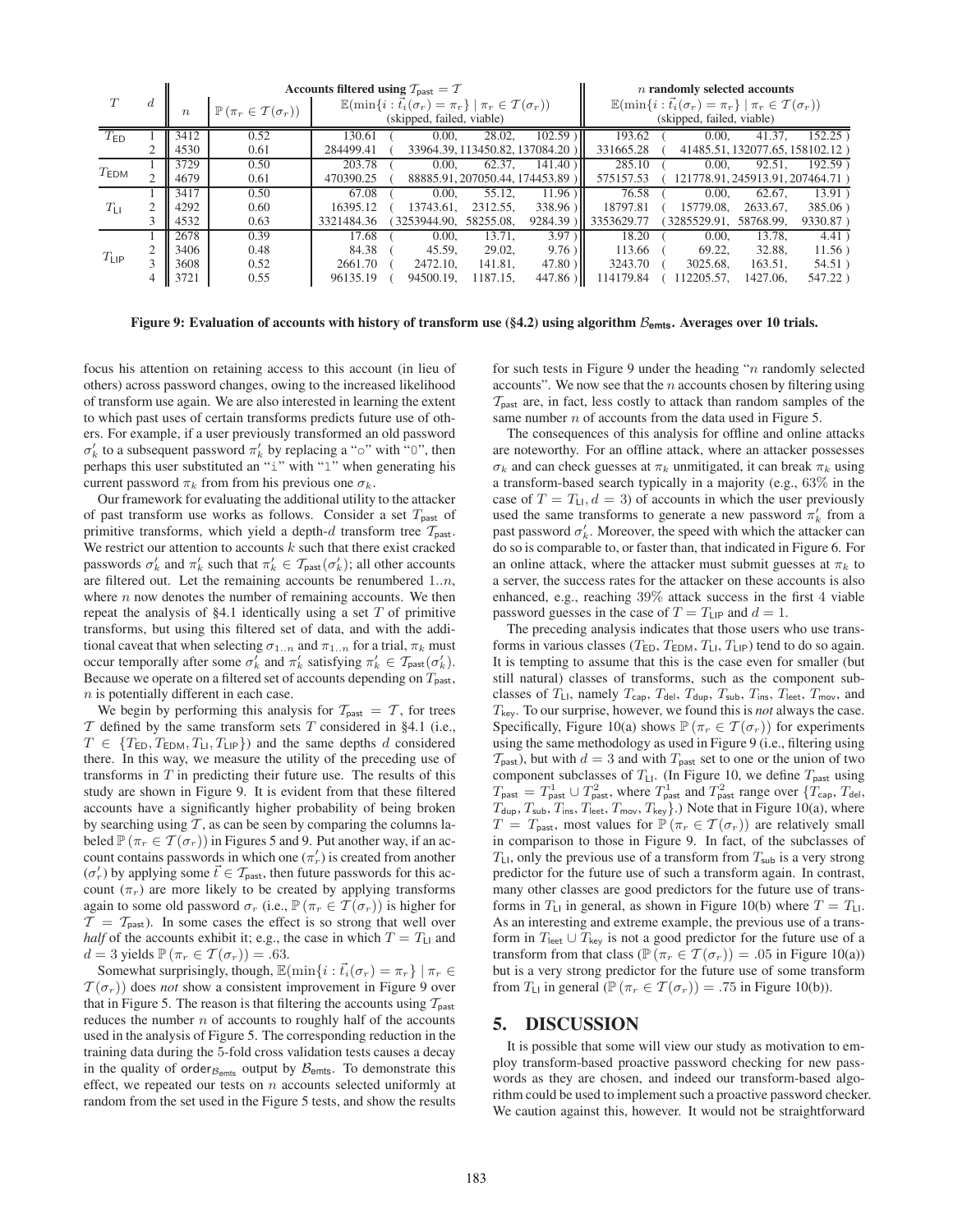

**Figure 10: Evaluation of accounts with history of transform use** (§4.2),  $T_{\text{past}} = T_{\text{past}}^1 \cup T_{\text{past}}^2$ ,  $d = 3$ . Averages of 10 trials.

to explain to a user the new passwords she must avoid (or why her chosen password is unacceptable), thereby compounding the already considerable frustration that users already experience due to password expiration (e.g., [1, 17]). For example, the most effective instance of our transform-based framework that we report here involves applying 534 transforms at a depth of three levels; were this used as a proactive password checker, explaining the unacceptable passwords to users would be a challenge, to say the least.

We believe our study casts doubt on the utility of forced password expiration. Even our relatively modest study suggests that at least 41% of passwords can be broken offline from previous passwords for the same accounts in a matter of seconds, and five online password guesses in expectation suffices to break 17% of accounts. As we expand our consideration to other types of transform trees, we would not be surprised to see these success rates jump significantly. Combined with the annoyance that expiration causes users, our evidence suggests it may be appropriate to do away with password expiration altogether, perhaps as a concession while requiring users to invest the effort to select a significantly stronger password than they would otherwise (e.g., a much longer passphrase).

In the longer term, we believe our study supports the conclusion that simple password-based authentication should be abandoned outright. There is already considerable evidence that humanchosen passwords are typically too weak to survive a patient bruteforce attacker; see the related works discussed in §2, not to mention our own password cracking activity described in §4 to support our study. The alternatives are well-known: biometrics, devicebased solutions, etc. While debating these alternatives is outside the scope of the present paper, we believe that many should be preferable to the status quo, and will only become more so as the imbalance between attacker resources and user memory grows.

## **6. CONCLUSION**

Password expiration is widely practiced, owing to the potential it holds for revoking attackers' access to accounts for which they

have learned (or broken) the passwords. In this paper we present the first large-scale measurement (we are aware of) of the extent to which this potential is realized in practice. Our study is grounded in a novel search framework and an algorithm for devising a search strategy that is approximately optimal. Using this framework, we confirm previous conjectures that the effectiveness of expiration in meeting its intended goal is weak. Our study goes beyond this, however, in evaluating susceptibility of accounts to our search techniques even when passwords in those accounts are individually strong, and the extent to which use of particular types of transforms predicts the transforms the same user might employ in the future. We believe our study calls into question the continued use of expiration and, in the longer term, provides one more piece of evidence to facilitate a move away from passwords altogether.

#### *Acknowledgements.*

We thank Alex Everett and Karsten Honeycut for facilitating access to the data used in this study; Anupam Gupta for helpful discussions on approximation algorithms; and the anonymous reviewers for their comments. This work was supported in part by NSF grants 0756998 and 0910483.

#### **7. REFERENCES**

- [1] A. Adams and M. A. Sasse. Users are not the enemy. *Comm. ACM*, 42(12):40–46, December 1999.
- [2] S. Alexander, Jr. In defense of password expiration. Post to LOPSA blog, April 2006.
- http://lopsa.org/node/295 as of March 28, 2010.
- [3] S. M. Bellovin. Unconventional wisdom. *IEEE Security & Privacy*, 4(1), January–February 2006.
- [4] M. Bishop. Proactive password checking. In *In Proc. 4th Workshop on Computer Security Incident Handling*, 1992.
- [5] S. L. Brand and J. Makey. Department of Defense password management guideline. CSC-STD-002-85, Department of Defense Computer Security Center, April 1985.
- [6] W. E. Burr, D. F. Dodson, W. T. Polk, P. J. Bond, and A. L. Bement. NIST special publication 800-63, version 1.0.1, 2004.
- [7] S. Chiasson, A. Forget, E. Stobert, P. C. van Oorschot, and R. Biddle. Multiple password interference in text passwords and click-based graphical passwords. In *16th ACM Conference on Computer and Communications Security*, pages 500–511, November 2009.
- [8] G. Cormode and S. Muthukrishnan. The string edit distance matching problem with moves. *ACM Transactions on Algorithms*, 3:1–19, February 2007.
- [9] A. M. De Alvare. How crackers crack passwords or what passwords to avoid. In *Second Security Workshop Program*, pages 103–112. USENIX, August 1990.
- [10] A. M. De Alvare and E. E. Schultz, Jr. A framework for password selection. In *UNIX Security Workshop Proceedings*, pages 8–9. USENIX, August 1988.
- [11] U. Feige, L. Lovász, and P. Tetali. Approximating min sum set cover. *Algorithmica*, 40:219–234, 2004.
- [12] D. Florêncio and C. Herley. A large-scale study of web password habits. In *WWW 2007*, May 2007.
- [13] A. Forget, S. Chiasson, P. C. van Oorschot, and R. Biddle. Improving text passwords through persuasion. In *SOUPS*, 2008.
- [14] D. V. Klein. Foiling the cracker: A survey of, and improvements to, password security. In *Second Security Workshop Program*, pages 5–14. USENIX, August 1990.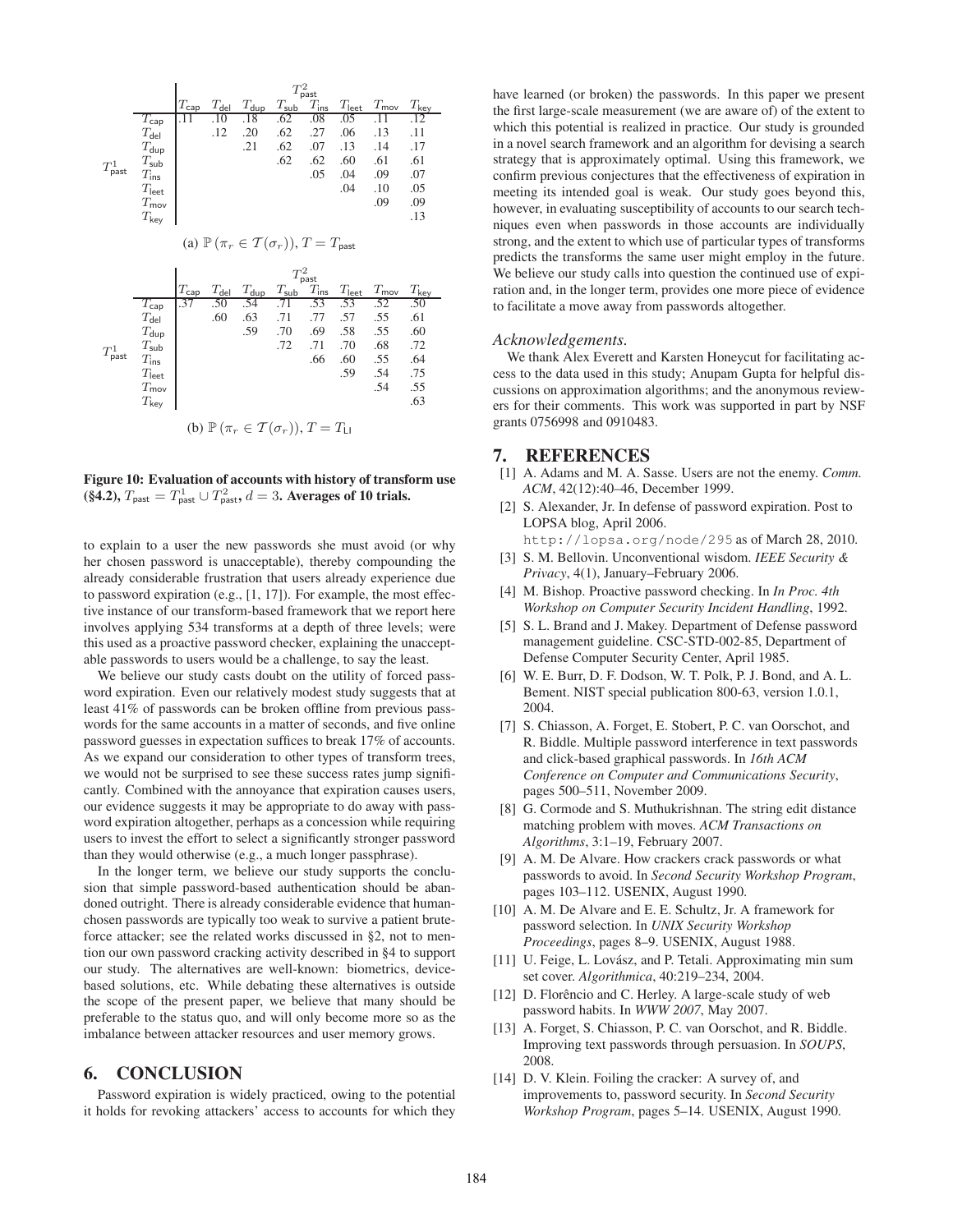- [15] C. Kuo, S. Romanosky, and L. F. Cranor. Human selection of mnemonic phrase-based passwords. In *SOUPS*, pages 67–78, July 2006.
- [16] B. Lu and M. B. Twidale. Managing multiple passwords and multiple logins: MiFA minimal-feedback hints for remote authentication. In *IFIP INTERACT 2003 Conference*, pages 821–824, 2003.
- [17] N. Massad and J. Beachboard. A taxonomy of service failures in electronic retailing. In *41st Hawaii International Conference on System Sciences*, 2008.
- [18] R. Morris and K. Thompson. Password security: A case history. *Comm. ACM*, 22:594–597, November 1979.
- [19] A. Narayanan and V. Shmatikov. Fast dictionary attacks on passwords using time-space tradeoff. In *12th ACM Conference on Computer and Communications Security*, pages 364–372, November 2005.
- [20] P. Oechslin. Making a faster cryptanalytic time-memory trade-off. In *Advances in Cryptology – CRYPTO 2003*, pages 617–630, August 2003.
- [21] B. Patterson. Letter to *Comm. ACM*. *Comm. ACM*, 43(4):11–12, April 2000.
- [22] R. Shay, S. Komanduri, P. G. Kelley, P. G. Leon, M. L. Mazurek, L. Bauer, N. Christin, and L. F. Cranor. Encountering stronger password requirements: User attitudes and behaviors. In *6th Symposium on Usable Privacy and Security*, July 2010.
- [23] E. H. Spafford. Opus: Preventing weak password choices. *Computers & Security*, 11:273–278, 1991.
- [24] G. Spafford. Security myths and passwords. Post to CERIAS blog, April 2006. http://www.cerias.purdue.edu/ site/blog/post/password-change-myths/ as of March 28, 2010.
- [25] J. M. Stanton, K. R. Stam, P. Mastrangelo, and J. Jolton. Analysis of end user security behaviors. *Computers & Security*, 24(2):124–133, 2005.
- [26] M. Weir, S. Aggarwal, B. de Medeiros, and B. Glodek. Password cracking using probabilistic context-free grammars. In *2009 IEEE Symposium on Security and Privacy*, pages 391–405, May 2009.
- [27] J. Yan. A note on proactive password checking. In *ACM New Security Paradigms Workshop*, pages 127–135, 2001.
- [28] J. Zhang, X. Luo, S. Akkaladevi, and J. Ziegelmayer. Improving multiple-password recall: an empirical study. *European Journal of Information Systems*, pages 1–12, 2009.

## **APPENDIX**

## **A. TRANSFORM SETS** TLI **AND** TLIP

In this appendix, we elaborate on two of the sets of primitive transforms used in our experiments, namely  $T_{\text{LI}}$  and  $T_{\text{LIP}}$ .  $T_{\text{LIP}}$  is comprised of the top 50 transforms in  $T<sub>L1</sub>$ . These 50 transforms are listed in Figure 11 in Perl regular expression syntax; e.g., s/1/2/ replaces the first occurrence of "1" with "2". Also listed for each transform t in the column labeled  $\mathbb{P}(t(\sigma_r) = \pi_r)$  is the probability, under random choice r of account, that  $t(\sigma_r) = \pi_r$ , averaged over 1000 trials in which  $\sigma_{1..n}$  and  $\pi_{1..n}$  are populated as in §4.1. This is the criterion by which these transforms were selected for inclusion in  $T_{\text{LIP}}$ , and so all other transforms in  $T_{\text{LI}}$  succeeded on fewer password pairs than these 50.

The complete set of transforms in  $T_{L1}$  is shown in Figure 12.  $T_{L1}$  is composed of transforms from eight nonoverlapping sets, denoted  $T_{\text{cap}}$ ,  $T_{\text{del}}$ ,  $T_{\text{dup}}$ ,  $T_{\text{sub}}$ ,  $T_{\text{ins}}$ ,  $T_{\text{leet}}$ ,  $T_{\text{mov}}$ , and  $T_{\text{key}}$ . The trans-

| Transform t                     | $\mathbb{P}\left(t(\sigma_r)=\pi_r\right)$ |
|---------------------------------|--------------------------------------------|
| s/1/2/                          | 0.0126                                     |
| s/2/3/                          | 0.0096                                     |
| s/3/4/                          | 0.0085                                     |
| s/4/5/                          | 0.0079                                     |
| s/!/@/                          | 0.0067                                     |
| s/5/6/                          | 0.0062                                     |
| s/6/7/                          | 0.0056                                     |
| s/@/#/                          | 0.0051                                     |
| $s/$ # / $s/$                   | 0.0050                                     |
| s/7/8/                          | 0.0050                                     |
| s/1/3/                          | 0.0046                                     |
| $s/\sqrt{s}/\sqrt{s}/$          | 0.0045                                     |
| s/8/9/                          | 0.0045                                     |
| s/2/4/                          | 0.0044                                     |
| s/!/!!/                         | 0.0044                                     |
| s/3/5/                          | 0.0038                                     |
| $s/!$ / $\#$ /                  | 0.0034                                     |
| s/4/6/                          | 0.0030                                     |
| s/0/5/                          | 0.0028                                     |
| $s/(W+)(.+)$ /\$2\$1/           | 0.0027                                     |
| s/!/s/                          | 0.0026                                     |
| s/2/5/                          | 0.0025                                     |
| s/6/8/                          | 0.0025                                     |
| s/5/7/                          | 0.0025                                     |
| s/0/1/                          | 0.0025                                     |
| s/#/%/                          | 0.0025                                     |
| $s$ /%/!/                       | 0.0023                                     |
| s/1/4/                          | 0.0023                                     |
| s/7/9/                          | 0.0021                                     |
| s/\*/!/                         | 0.0020                                     |
| s/([a-zA-Z]+)(.+)/\$2\$1/       | 0.0019                                     |
| $s/\delta/\kappa/$              | 0.0019                                     |
| s/5/1/                          | 0.0019                                     |
| $S/\%/\&/$                      | $_{0.0019}$                                |
| s/9/1/                          | 0.0018                                     |
| $s/\sqrt{s}/!$ /                | 0.0018                                     |
| $s/!/*/$                        | 0.0017                                     |
| s/(\D+)(\d+)/\$2\$1/            | 0.0017                                     |
| $s$ / $\frac{1}{2}$ / $\star$ / | 0.0016                                     |
| $s/$ $\#$ / !/                  | 0.0016                                     |
| s/(\d)(\W)/\$2\$1/              | 0.0016                                     |
| s/4/1/                          | 0.0016                                     |
| s/3/1/                          | 0.0015                                     |
| s/0/1/                          | 0.0015                                     |
| s/2/1/                          | 0.0015                                     |
| s/1/5/                          | 0.0015                                     |
| $s/\sqrt{e}/$                   | 0.0014                                     |
| s/5/8/                          | 0.0014                                     |
| s/0/8/                          | 0.0014                                     |
| s/3/6/                          | 0.0014                                     |

#### **Figure 11: Composition of** TLIP**, Perl regular expression syntax**

form sets  $T_{\text{del}}$ ,  $T_{\text{sub}}$  and  $T_{\text{dup}}$  are motivated by the hypothesis that users simply delete, substitute, or repeat one or more characters in the non-alphabetic part of their old passwords when creating new ones. These transform sets capture such behaviors, though the special character substitutions, duplications or deletions they encompass are those involving only the characters of which the password is required to contain one or more (see  $\S 4$ ).  $T_{ins}$  includes inserting a new number following an existing number, and of value either one more or one less than that existing number. Capitalization (or removing capitalization) of alphabetic characters is captured in  $T_{\text{cap}}$ .  $T_{\text{key}}$  contains substitutions that replace a character by the character sharing the same keyboard key, and is restricted to only the numeric keys.  $T_{\text{leet}}$  contains only the single-character leet transforms shown at http://qntm.org/l33t at the time of this writing. Finally,  $T_{\text{mov}}$  contains substring moves in which two adjacent substrings of the password, one or both consisting of only one "type" of character, are swapped. As these descriptions reveal, many of these transform sets are not exhaustive, and so in this respect, the pessimistic results of this paper are conservative.